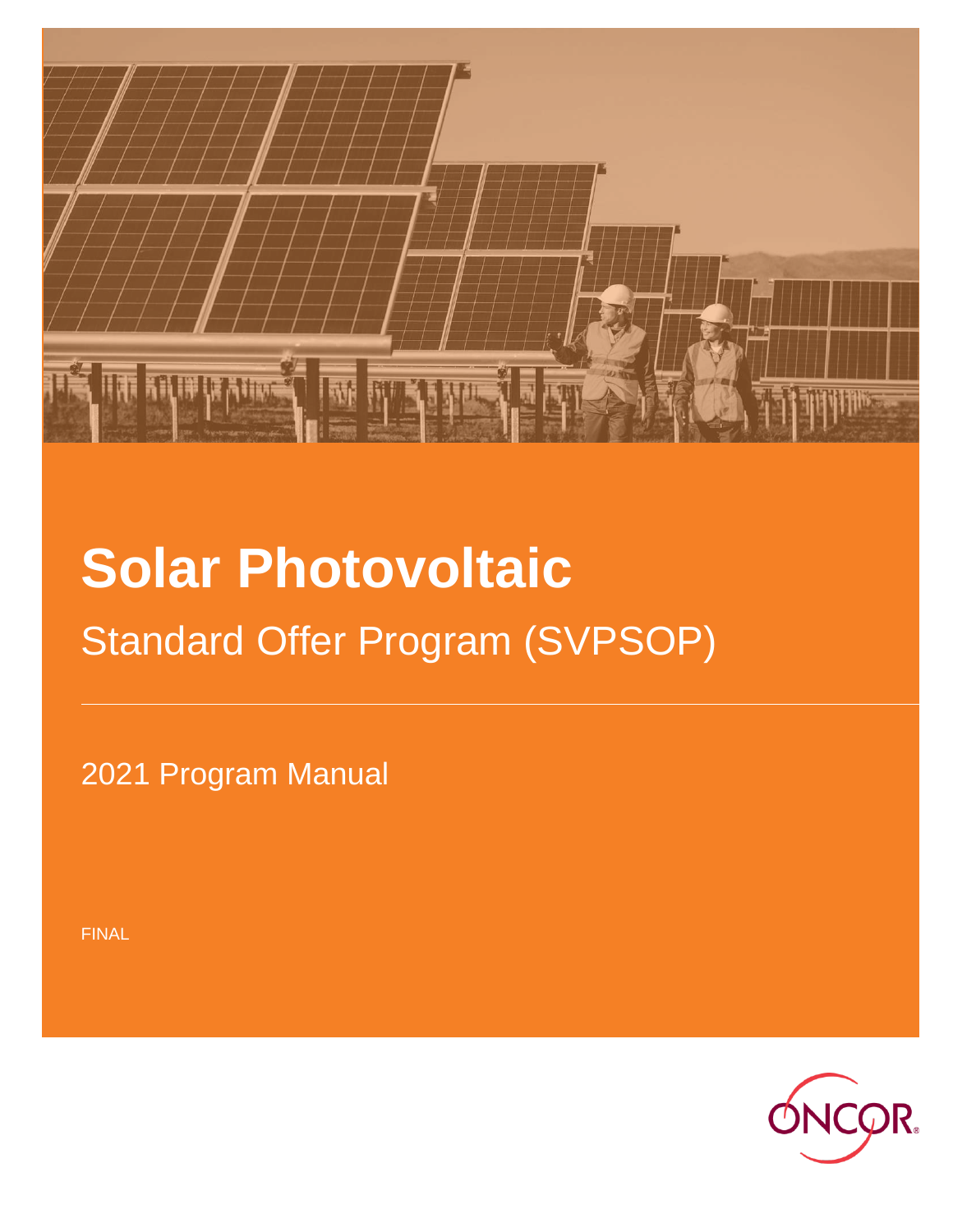# **CONTENTS**

| 1               |                          |                                  |  |  |  |  |  |  |  |
|-----------------|--------------------------|----------------------------------|--|--|--|--|--|--|--|
| 2               |                          |                                  |  |  |  |  |  |  |  |
| 3               |                          |                                  |  |  |  |  |  |  |  |
|                 | 3.1<br>3.2               |                                  |  |  |  |  |  |  |  |
|                 |                          | 3.2.1<br>3.2.2                   |  |  |  |  |  |  |  |
|                 | 3.3                      |                                  |  |  |  |  |  |  |  |
|                 |                          | 3.3.1                            |  |  |  |  |  |  |  |
|                 | 3.4                      |                                  |  |  |  |  |  |  |  |
|                 |                          | 3.4.1<br>3.4.2<br>3.4.3          |  |  |  |  |  |  |  |
| 4               |                          |                                  |  |  |  |  |  |  |  |
|                 | 4.1<br>4.2               |                                  |  |  |  |  |  |  |  |
|                 |                          | 4.2.1<br>4.2.2<br>4.2.3<br>4.2.4 |  |  |  |  |  |  |  |
| 5               |                          |                                  |  |  |  |  |  |  |  |
|                 | 5.1<br>5.2               |                                  |  |  |  |  |  |  |  |
| 6               |                          |                                  |  |  |  |  |  |  |  |
|                 | 6.1                      |                                  |  |  |  |  |  |  |  |
| $\overline{7}$  |                          |                                  |  |  |  |  |  |  |  |
|                 |                          |                                  |  |  |  |  |  |  |  |
| 9               |                          |                                  |  |  |  |  |  |  |  |
|                 | 9.1<br>9.2<br>9.3<br>9.4 |                                  |  |  |  |  |  |  |  |
| 10 <sup>°</sup> |                          |                                  |  |  |  |  |  |  |  |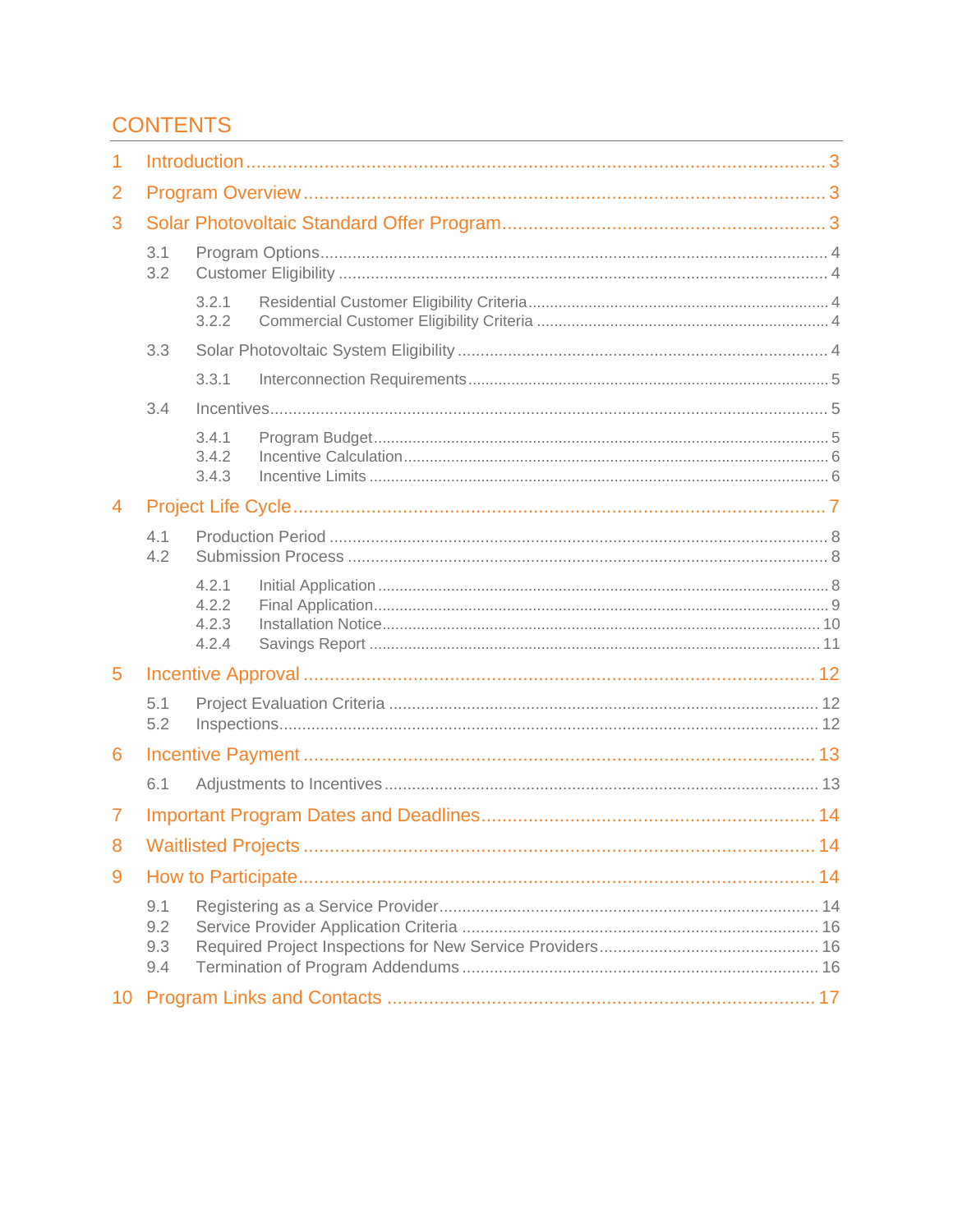# <span id="page-2-0"></span>1 INTRODUCTION

Welcome to the 2021 Oncor Solar Photovoltaic Standard Offer Program (SPVSOP or program). The program offers financial incentives for the installation of eligible distributed solar energy generating equipment and is open to all eligible residential and commercial Oncor customers. Eligible customers may include residences as well as business, government, educational, nonprofit and worship facilities.

Oncor is not involved in the sale or installation of energy efficiency services or renewable energy systems to its customers. Through the program, Oncor pays incentives to service providers who market, sell/lease and install solar photovoltaic systems to Oncor commercial and residential customers. A service provider's participation in the program does not constitute Oncor's endorsement or approval of any company, product or service.

This program complies with the standard offer program requirements published by the Public Utility Commission of Texas (PUCT). This program manual is intended to inform service providers of the program requirements and processes. However, service providers should also review the PUCT rules related to energy efficiency programs and the requirements in the TRM for energy efficiency programs, and are required to comply with such rules and requirements.

This program manual summarizes program requirements, processes, and incentives but may not address all scenarios. Oncor has full discretion to interpret or modify program requirements, and may revise the program manual at any time.

Visit the Oncor Energy Efficiency Program Management (EEPM) tool, available at [eepm.oncor.com](https://www.oncoreepm.com/)  to access additional registered service provider resources, including service provider applications, incentive applications, savings calculators, insurance requirements and project documentation tools, as well as program rules and incentive budget updates.

We are here to help! If you have any questions after reading these materials, please don't hesitate to contact our program help desk at 1.866.258.1874 or [eepmsupport@oncor.com](mailto:eepmsupport@oncor.com)

# <span id="page-2-1"></span>2 PROGRAM OVERVIEW

The primary objective of the SPVSOP is to achieve regulatory goals by incentivizing solar photovoltaic system installations. Additionally, the program is designed to do the following:

- Encourage private sector delivery of energy efficiency products and services.
- Achieve customer energy and cost savings.
- Significantly reduce barriers to participation by streamlining program procedures.
- Encourage participation by a wide range of service providers.

The program pays service providers for electric energy efficiency improvements achieved through qualifying solar photovoltaic installations. Solar photovoltaic system incentive values are calculated based on the annual energy and peak demand alternating current (AC) electrical production.

# <span id="page-2-2"></span>3 SOLAR PHOTOVOLTAIC STANDARD OFFER PROGRAM

Through the SPVSOP, Oncor offers incentives to qualifying service providers and self-sponsors who complete qualifying projects. This standard offer incentive is the same for all service providers in the program. The terms of the standard offer are further outlined in the program addendum for each service provider for each program option.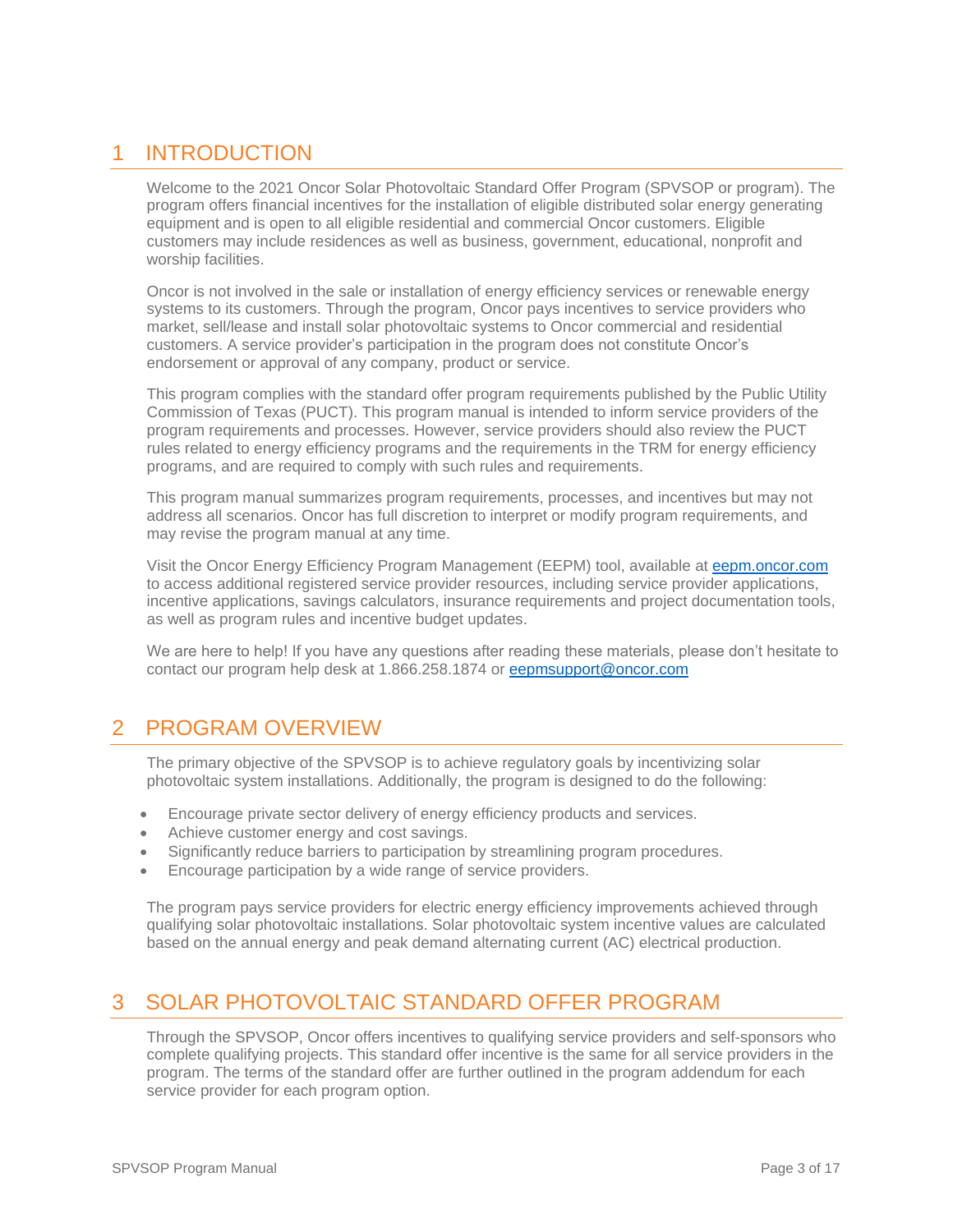## 3.1 Program Options

<span id="page-3-0"></span>The program offers two distinct options for Oncor residential and commercial customers:

- A **Commercial Program Option** is available for those customers who receive electric service from Oncor at a commercial, non-residential electric rate and meet the definition of a commercial customer.
- A **Residential Program Option** is available for existing residential customers who receive electric service from Oncor at a residential electric rate.

## <span id="page-3-1"></span>3.2 Customer Eligibility

Each Oncor customer will have a 17-digit premise number (ESIID). An ESIID should appear on a customer's electric bill and always start with "10." For Oncor customers, the third through seventh digits will be either "44372" or "17699." Commercial and residential customers served by Oncor are eligible to receive the benefits of the program, subject to the following requirements:

## <span id="page-3-2"></span>*3.2.1 Residential Customer Eligibility Criteria*

- The site is served by Oncor under a residential rate.
- A permanent meter is installed on the property and the residence is considered permanent (homes under construction on a temporary meter, and mobile residences such as travel trailers are ineligible).
- The site is not located in a community or development classified as a solar or renewable energy community. This can include areas where the homeowners association or developer established policies encouraging renewable energy.
- The site does not have an existing solar system installed. Additions to existing systems are not eligible for the incentive regardless of the size of the installed system and if they have or have not participated in the program.

## <span id="page-3-3"></span>*3.2.2 Commercial Customer Eligibility Criteria*

- The site is served by Oncor under a nonresidential rate.
- The site contributes to the Energy Efficiency Cost Recovery Fund.
- The site does not have an existing solar system installed. Additions to existing systems are not eligible for the incentive regardless of the size of the installed system and if they have or have not participated in the program.

## <span id="page-3-4"></span>3.3 Solar Photovoltaic System Eligibility

New solar photovoltaic systems must meet the following program requirements to be eligible for incentives:

- Only new eligible solar photovoltaic equipment providing energy to the customer premise through an interconnection on the customer's side of the electric meter qualifies for incentives.
- The system is connected to the grid through an Oncor permanent meter and meets criteria for an Oncor interconnection agreement.
- The system azimuth must be between 90 and 270 degrees, as verified by Oncor inspection.
- The system is installed during the program production period, and construction does not begin until after the project is approved and funds reserved for that specific project.
- Residential system is installed only by approved, participating Service Providers in the Program. Customer self-installed systems are not eligible for the program.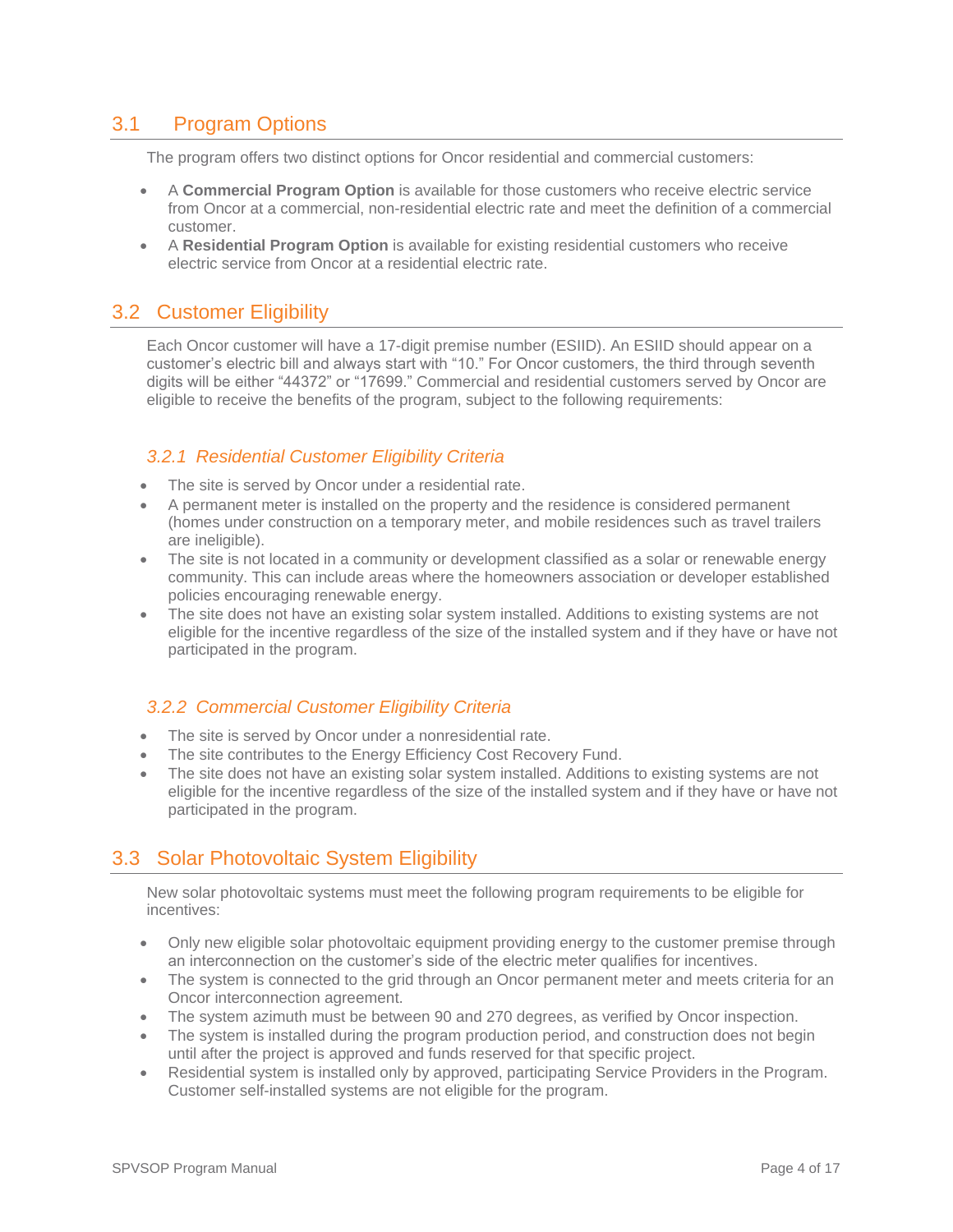- Residential systems' installed capacity must be between 1 kW DCSTC1 and 15 kW DCSTC, but the total installed capacity cannot exceed 15 kW DC. A project found with an installed capacity of over 15 kW DC will be canceled and not eligible for incentives. Any exception has to be submitted to the Program Manager and approved by Oncor management.
- Commercial system sizes must be between 5 kW DCSTC capacity of 300 kW DCSTC, or a DC output less than or equal to 75% of the site's maximum demand over the past 12 months. A project found with an installed capacity of over 300 kW DC will be canceled and not be eligible for incentives. Any exception has to be submitted to the Program Manager and approved by Oncor management.
- The system is installed using generally accepted construction practices and meets all local and state code requirements.
- Sites with an existing solar array are not eligible for the program.

Oncor reviews and inspects all submitted systems and may cancel projects that do not meet program requirements or deadlines.

#### <span id="page-4-0"></span>*3.3.1 Interconnection Requirements*

All solar photovoltaic systems must be interconnected, at the host customer's expense if applicable, to Oncor's electrical grid. The system must comply with Oncor interconnection requirements for distributed generation systems as defined by the PUCT. More information on the general steps for interconnection of systems can be found at the following Oncor website:

#### <https://www.oncor.com/SitePages/RenewableEnergy.aspx>

Arrangements regarding interconnection must be made with the Oncor representatives responsible for interconnection agreements as soon as possible through Oncor's Distributive Generation and they can be contacted at [DG@oncor.com](mailto:DG@oncor.com).

## <span id="page-4-2"></span><span id="page-4-1"></span>3.4 Incentives

## *3.4.1 Program Budget*

Oncor has allocated the following program incentive budgets for the 2021 program year:

**Residential Solar Photovoltaic Program Option**- \$1,163,950

**Commercial Solar Photovoltaic Program Option** -\$2,038,440

Oncor reserves the right to adjust the budget during the program year for each option as it deems necessary, at its sole discretion. Incentive funding is offered on a first-come, first-served basis, subject to the per-project and per-service provider limits described below.

 $\overline{\phantom{a}}$ 

STC - standard test conditions, which assumes 1,000  $w/m^2$  of solar radiation and a 25-degree Celsius cell operating temperature.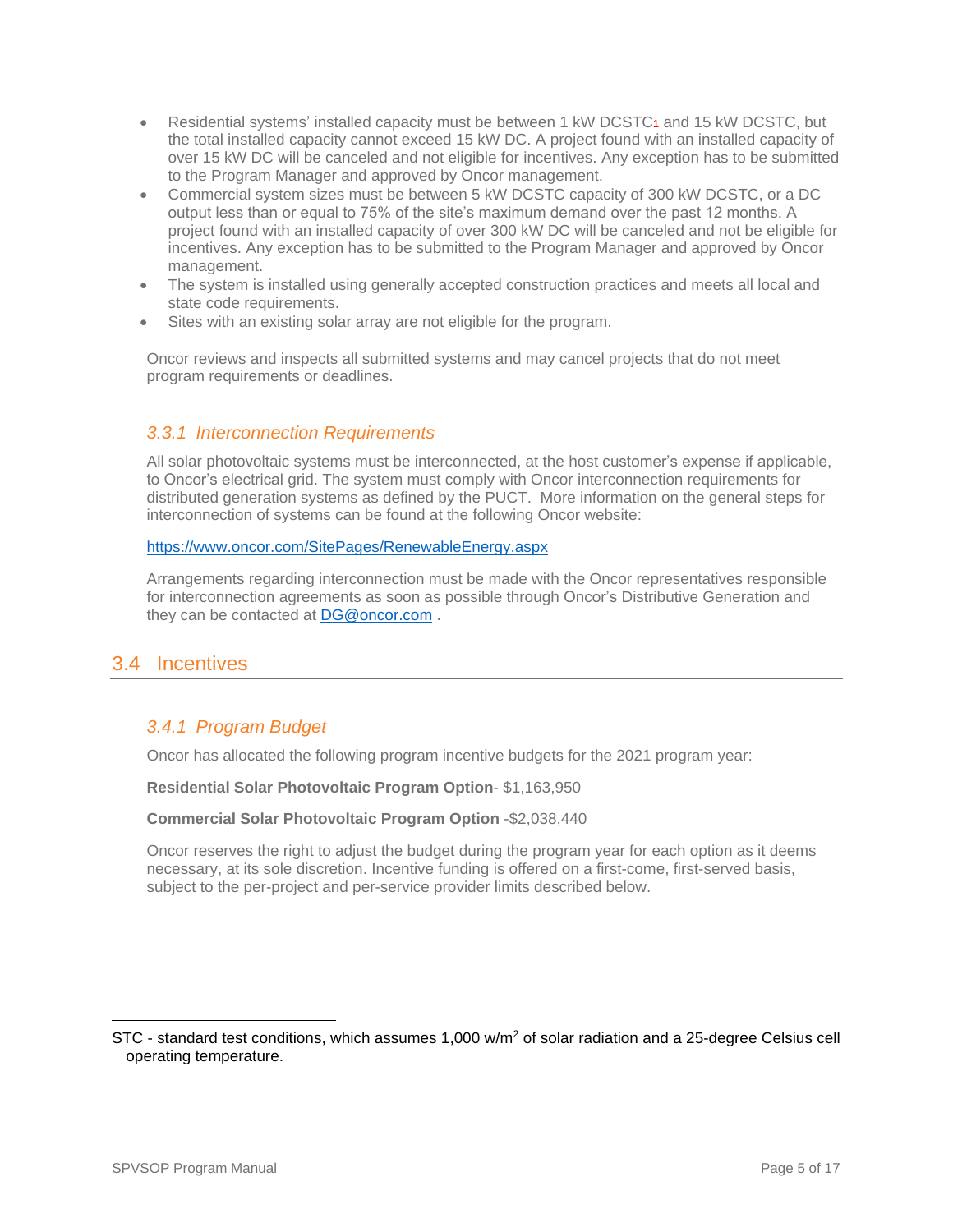## <span id="page-5-0"></span>*3.4.2 Incentive Calculation*

Energy and demand savings used to calculate incentive levels are determined per the PUCT TRM based on location, azimuth, tilt, wattage and other factors included in the TRM. Oncor will provide each approved service provider a calculation tool to assist in estimating each potential project. The calculator will be available to registered service providers under the "Resources" tab on the EEPM website.

| <b>Solar PV Calculator</b> |    |                                                                                 |   |                                                                                                                                                                                                                            |              |                   |                    |           |
|----------------------------|----|---------------------------------------------------------------------------------|---|----------------------------------------------------------------------------------------------------------------------------------------------------------------------------------------------------------------------------|--------------|-------------------|--------------------|-----------|
|                            |    | 1) All Values in this calculator are estimates. EEPM Incentive amount is final. |   |                                                                                                                                                                                                                            |              |                   |                    |           |
|                            |    |                                                                                 |   | 2) Projects are capped based on Residential or Commercial accounts. Please check program manual for Project Incentive Cap. (DO NOT QUOTE Customers<br>based on Incentive Calculator Amount without checking Project CAPS). |              |                   |                    |           |
| Zip Code *                 | ÷. |                                                                                 |   | Quantity <sup>*</sup>                                                                                                                                                                                                      | $\sim$<br>×. | 10                |                    |           |
| Manufacturer *             | ÷. | Choose                                                                          | v | Model *                                                                                                                                                                                                                    | $\sim$       | Choose            |                    |           |
| Watts                      | ÷. | $\mathbf 0$                                                                     |   | Module Type *                                                                                                                                                                                                              | ÷            | Standard          |                    |           |
| <b>System Capacity</b>     | ÷. |                                                                                 |   | Array Type *                                                                                                                                                                                                               | ÷            | Fixed (Open Rack) |                    |           |
| Azimuth (90° - 270°) * :   |    |                                                                                 |   | Tilt $(0^{\circ} - 90^{\circ})$ *                                                                                                                                                                                          | ÷            |                   |                    |           |
| Shading (%)*               | ÷  |                                                                                 |   | Program <sup>*</sup>                                                                                                                                                                                                       | ٠            | Commercial        | Calculate          | Clear     |
|                            |    |                                                                                 |   |                                                                                                                                                                                                                            |              |                   |                    |           |
|                            |    |                                                                                 |   |                                                                                                                                                                                                                            |              | <b>kW Savings</b> | <b>kWh Savings</b> | Incentive |

Solar photovoltaic system incentive values are calculated based on the annual energy and peak demand AC electrical production. Only solar photovoltaic systems that result in net reductions of the host customer's energy and demand usage qualify for incentives. Qualifying savings and associated incentives are calculated using PVWatts software and EEPM. EEPM calculations will be used for all incentive and savings amounts.

PVWatts software has been approved for use by the PUCT. More information on these savings values can be located in the TRM, Version 8.0, Volume 4, and at either of the following websites:

<http://www.nrel.gov/rredc/pvwatts/>

[http://rredc.nrel.gov/solar/calculators/PVWATTS/](http://rredc.nrel.gov/solar/calculators/PVWATTS/version1/)

Additional guidance on how to enter and calculate project savings within EEPM is available in Section 4, "Project Life Cycle."

## <span id="page-5-1"></span>*3.4.3 Incentive Limits*

#### *3.4.1.1 Per-Project Incentive Limits*

Incentives will be limited to a percentage of the total installed cost of the project. In no case will Oncor pay incentives in an amount greater than 50% of the total project cost (as determined by Oncor, in its sole discretion, based on information provided by the service provider and any supplemental information gathered or requested by Oncor).

#### *3.4.1.2 Service Provider Incentive Limits*

To ensure incentives are available to multiple service providers, no service provider (including its affiliates) may reserve or receive more than 10% of the program budget for each project option. The caps per provider per each option will be:

**Residential** - \$116,395

**Commercial** - \$203,844

Oncor reserves the right to adjust these caps during the program year.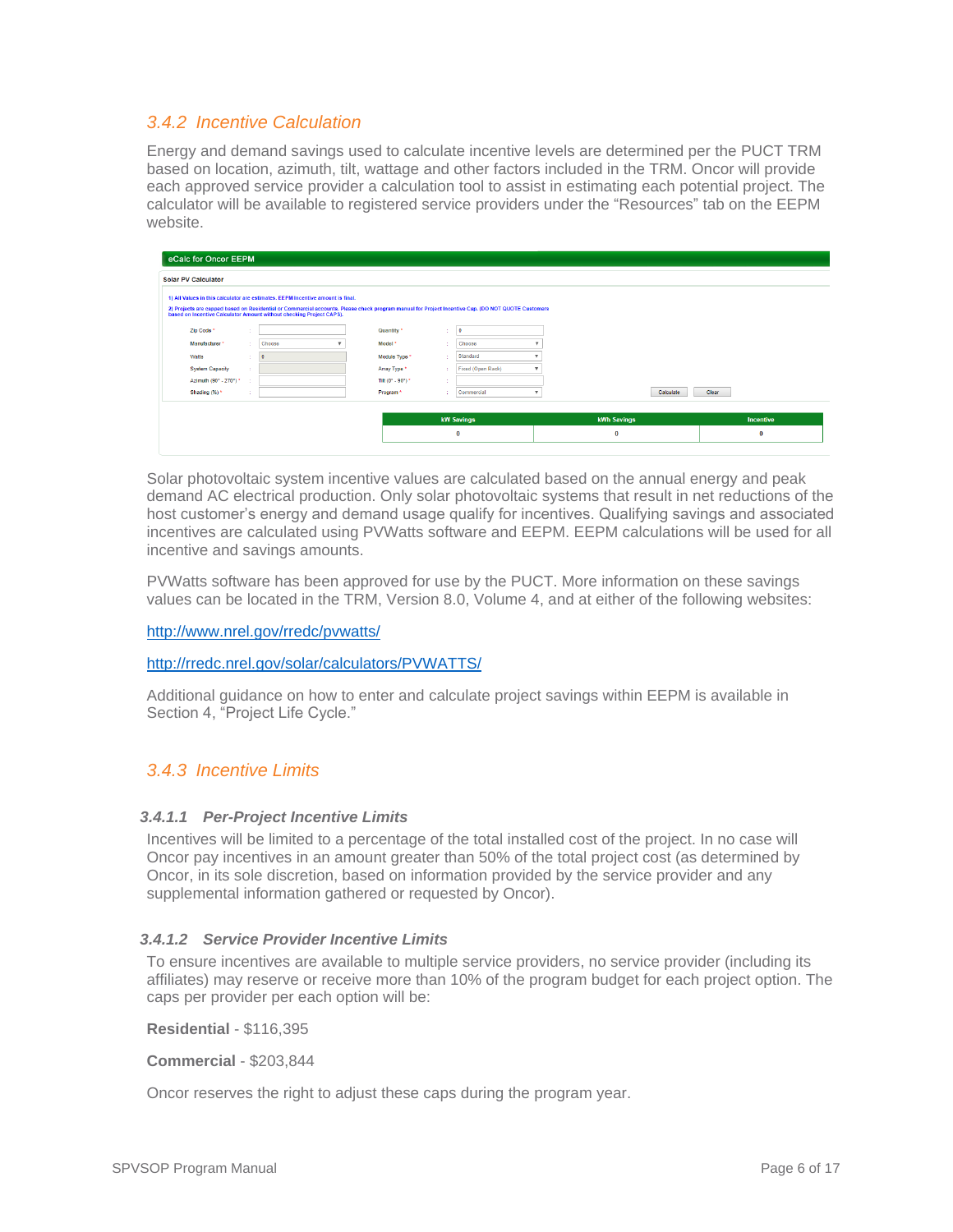# <span id="page-6-0"></span>4 PROJECT LIFE CYCLE

Service providers may submit project applications only after applying to the program and executing the SPVSOP addendum.

It is the sole responsibility of the applicant to ensure Oncor receives all required project application materials by close of business on the applicable due date.

**PROJECT LIFE CYCLE Service Provider (SP)** Oncor Completes Umbrella Agreement; Identifies projects & negotiates with customers IA approval Submits Initial Application (IA) or relection If approved, Finalize measures & timeline reserves funding **Production Period Production Perioc** Submits Final Application (FA) Pre-Inspection Signs and attaches Generates Reservation of Reservation of Funds Agreement Funds Agreement Install Project IN approval Submits Installation Notice (IN) or relection Submits Savings Report (SR) Post-Inspection Reviews SR andmakes payment

Below is an outline of the SPVSOP application process from start to finish: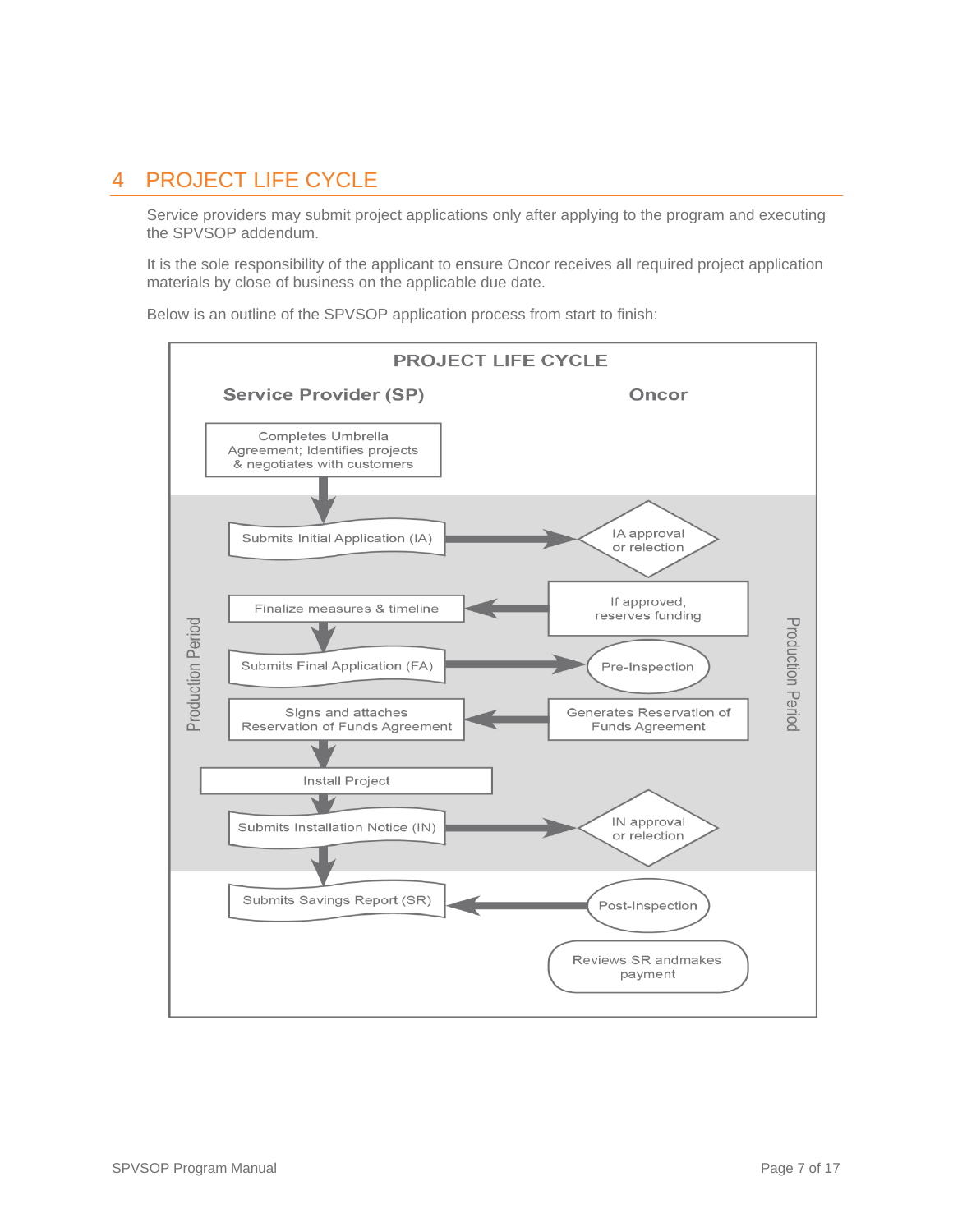## <span id="page-7-0"></span>4.1 Production Period

During the project implementation period (the production period), the service provider performs marketing, sales and installation activities, reporting progress on a regular basis to Oncor. Throughout the production period, the service provider may submit applications for SPVSOP incentives via oncoreepm.com. Work submitted for incentive payment must be completed only during the program production period.

The production period for project submittals starts at 10 a.m. Central Time (CT) on January 27th, 2021, to 5 p.m. CT on November 30, 2021 or until the program funds are exhausted. Any project started or completed outside of this time period will be canceled and could result in additional penalties to Service Provider.

## <span id="page-7-1"></span>4.2 Submission Process

Each project application includes information about the service provider, the host customer site and documentation of the project to be implemented.

All applications and supplemental documentation, as required, must be electronically scanned and attached to the project under the "Attachment" tab in EEPM. It is the sole responsibility of the applicant to ensure Oncor receives all the required project application materials by close of business on the applicable due dates.

During the program production period, service providers are limited to five active projects within the Residential Option and five active projects within the Commercial Option. The service provider may create and submit additional projects as completed projects are approved for payment. Oncor reserves the right to change this cap depending on program needs.

All new service providers admitted to the SPVSOP may be required to successfully complete one project before additional projects may be submitted. This limitation may also be required for returning Providers that have had critical, reoccurring issues in past program years with meeting program requirements. Once the initial project passes inspection, the service provider will be allowed to submit new projects.

A project application will progress through the following four phases:

- Initial application (IA)
- Final application (FA)
- Installation notice (IN)
- Savings report (SR)

#### <span id="page-7-2"></span>*4.2.1 Initial Application*

As a first step to applying for program incentives, a service provider submits an IA for Oncor to perform a preliminary review of the proposed project's feasibility.

EEPM will require site and project details, including the manufacturer, model number, and wattage of both the panels and inverter in order to calculate savings and the estimated incentive amount. Specifications for each of these data points will be available in EEPM when the project details are entered.

After entering project and site details, submit the project electronically thru EEPM, The Host Agreement will be sent for required signatures. Customers should be encouraged to save a copy of the signed Host Agreement for future reference.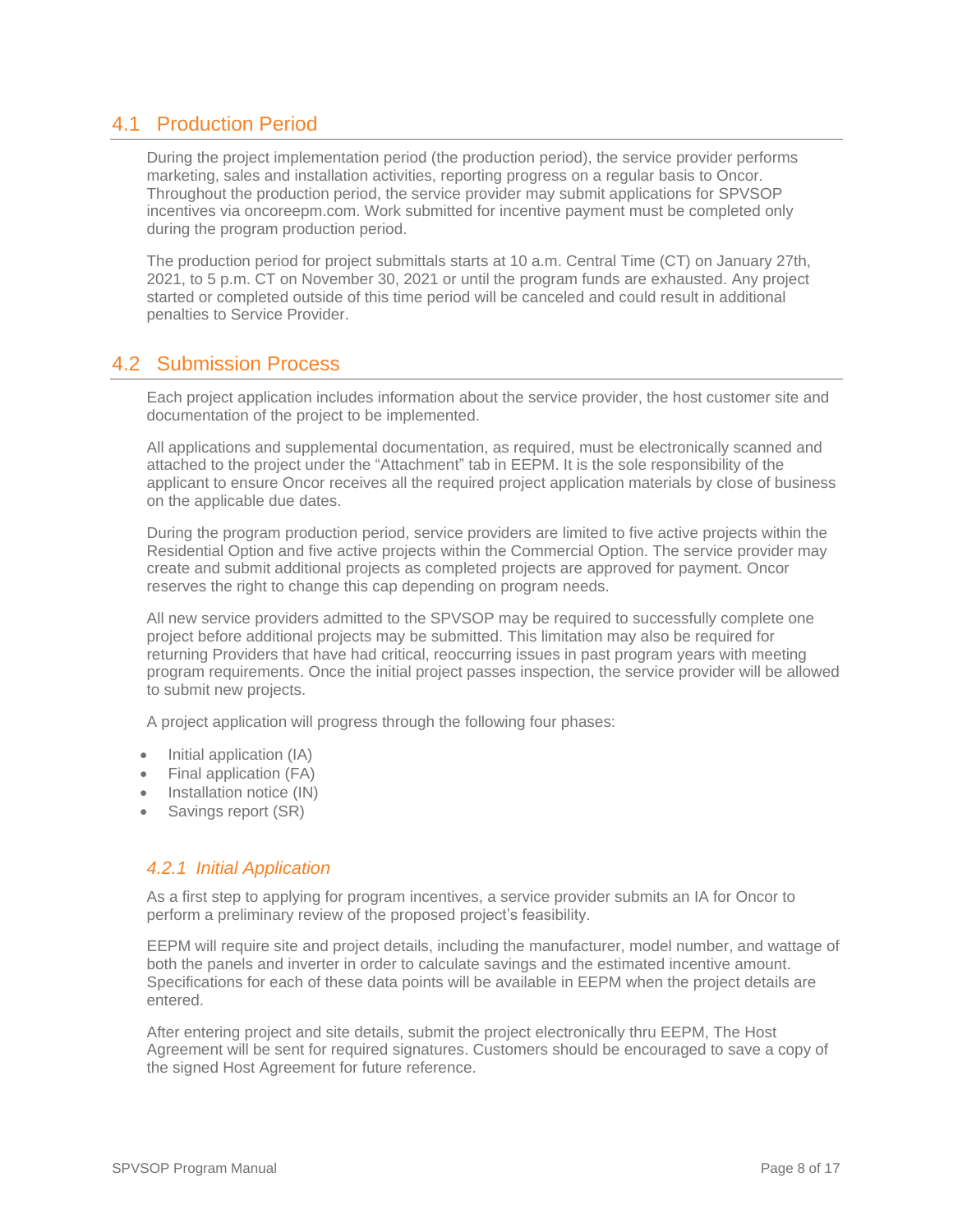After attaching the signed host customer agreement in EEPM, submit the IA for Oncor review. If no issues are found during this phase, Oncor will approve the project application and reserve funding for the project.

A shading study is also required for IA approval and will be attached in EEPM with submittal. The value from the shading study is required to match the data inputted in EEPM using PVWatts to calculate savings for each project

**The shading study should show the annual unshaded area and azimuth for the submitted project. The report should clearly state the annual unshaded percentage. Reports that do not have this calculated percentage will be returned to the service provider for correction. Any study not performed by an industry accepted tool, for example written or drawn by hand, will be rejected. The actual unshaded amount should match the shading % added to EEPM for each installed array. Oncor can adjust this % to match the number in the attached shading study or will reject it back to the Provider to update the reported number. An updated shading study can be added when the project is submitted for inspection if the project design changed during construction.** 

#### **Multiple Arrays**

When a single site has multiple arrays installed in various directions, or differing conditions, such as shading, each array must be entered separately into EEPM. Savings and incentives will be calculated for each array.

#### **Supplemental Documentation of Project Costs**

During the IA review, you may be asked for further supplemental project information such as a breakdown of the capital cost of the project, copy of the customer's invoice, bid proposal or contract.

#### **Pre-installation Inspections**

During the IA review process, Oncor may conduct a pre-installation inspection of the project site. The purpose of the inspection is to verify the baseline conditions documented in the application and the feasibility of installing the proposed equipment. Oncor will contact the service provider if required and complete the inspection after receipt of a complete IA. The IA process may take up to 10 business days.

#### <span id="page-8-0"></span>*4.2.2 Final Application*

After finalizing measures and the project timeline, the service provider will then submit the FA via EEPM. In addition, a Reservation of Funds Agreement must be signed and submitted for approval.

The RFA identifies the kilowatt, kilowatt hour and incentive associated with the project in EEPM. This will be the maximum incentive amount the project can receive.

The program manager will review the project. If no additional information is needed, the program manager will approve the RFA and the project can begin construction, subject to the following deadlines:

**Residential projects must be completed and submitted for inspection within 90 calendar days of submitting the RFA.**

**Commercial projects must be completed and submitted for inspection with 120 calendar days of submitting the RFA.**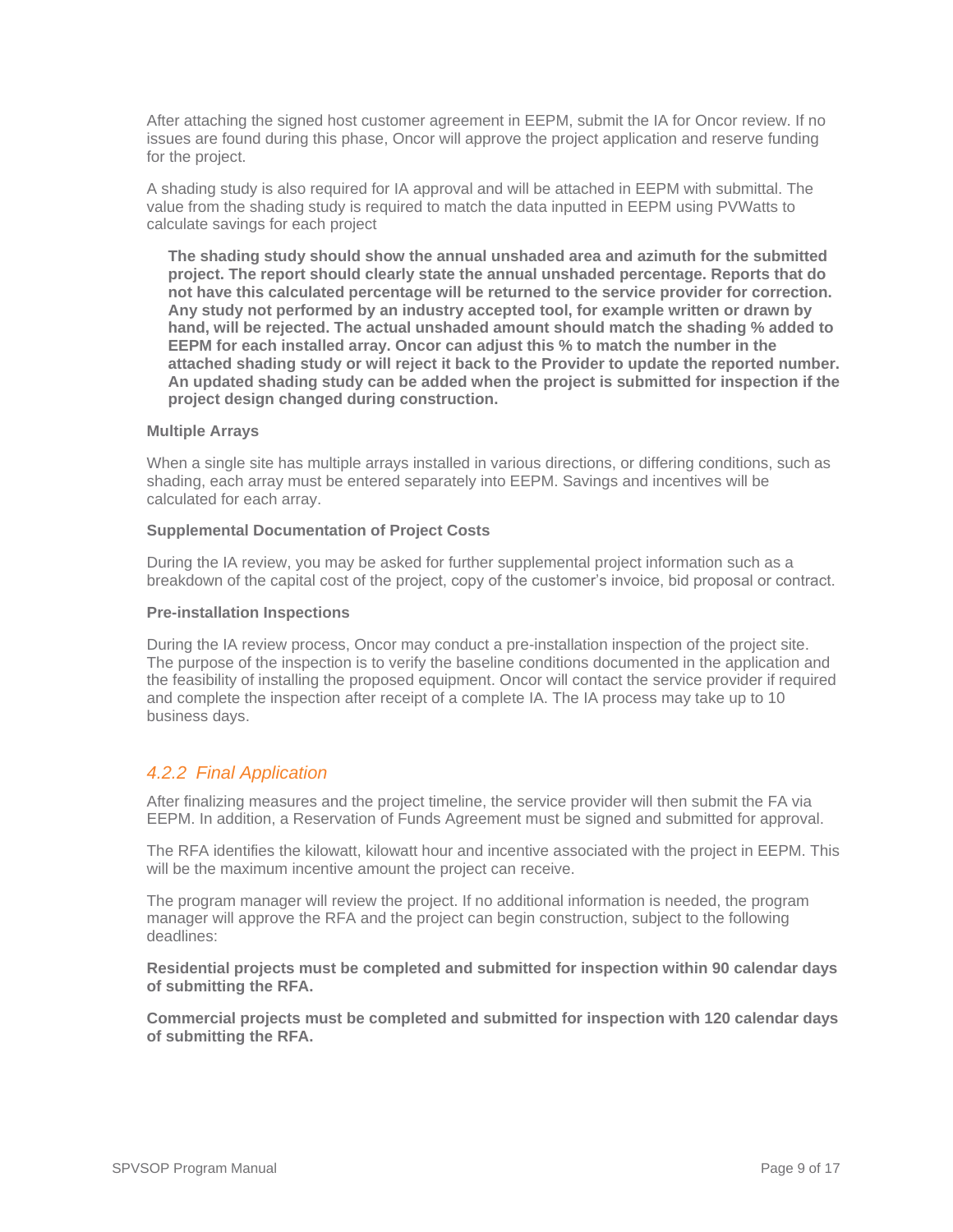The completion dates may be extended one time for up to an additional 45 days at the discretion of the program manager. Any other extension will be at the discretion of Oncor's energy efficiency management and will have to go through the **Beyond 30-day extension** process which will require written explanation and extra documentation highlighting reasons why an extension is needed.

After 30 calendar days of approved incentive reservation, Oncor reserves the right to request proof of materials purchased and/or proof that customer funding has been secured. Failure to provide the requested information may result in the cancellation of the project and release of the reserved funds.

#### **Rejected Final Applications**

If any of the submitted project requirements are not completed and/or any other documentation uploaded by the service provider is not of sufficient detail to complete the pre-inspection, the project will be rejected. Oncor will allow the service provider 15 business days to resubmit for a second review or the project can be canceled.

Notifications thru EEPM of approval, rejection or of any needed corrections or updates to the FA.

#### <span id="page-9-0"></span>*4.2.3 Installation Notice*

Once installation is complete, the service provider is required to provide information in EEPM for the installed solar photovoltaic system. All documents submitted for inspection are required to reflect final installation. Documentation shall include:

- A signed and dated Installation Notice (IN) to be submitted electronically
- Digital photograph(s) of all installed components of the system, including:
	- o All installed arrays showing all installed panels.
	- o The back of one panel showing manufacturer, model number and wattage.
	- o Inverter nameplate showing manufacturer, model number and wattage.
	- $\circ$  A photo of the tilt measurement (e.g photo of inclinometer reading or phone app showing tilt degree measurement.)
- A copy of the installation invoice for the solar photovoltaic system. The invoice must include detailed information on the specific equipment installed, including the manufacturer and model of the solar panels and inverter(s)
- An updated shading study if the array installed after the project was approved in the IA phase was changed reflecting any shading percentages

After all required documents are attached in EEPM; Provider will submit the IN to notify the Program Manager that the project is ready for post-inspection.

Service providers should allow up to 20 business days for the inspection to be completed. All projects must be fully installed and construction complete before it is submitted for inspection. Any project not fully installed will be rejected and sent back to the service provider.

Once a project is post-inspected and approved by the program, you will be notified via EEPM that your project has been inspected and approved. A project can also be rejected back to the Service Providers if major issues are discovered and need correction. The Service Provider will then correct and resubmit the project for a second review.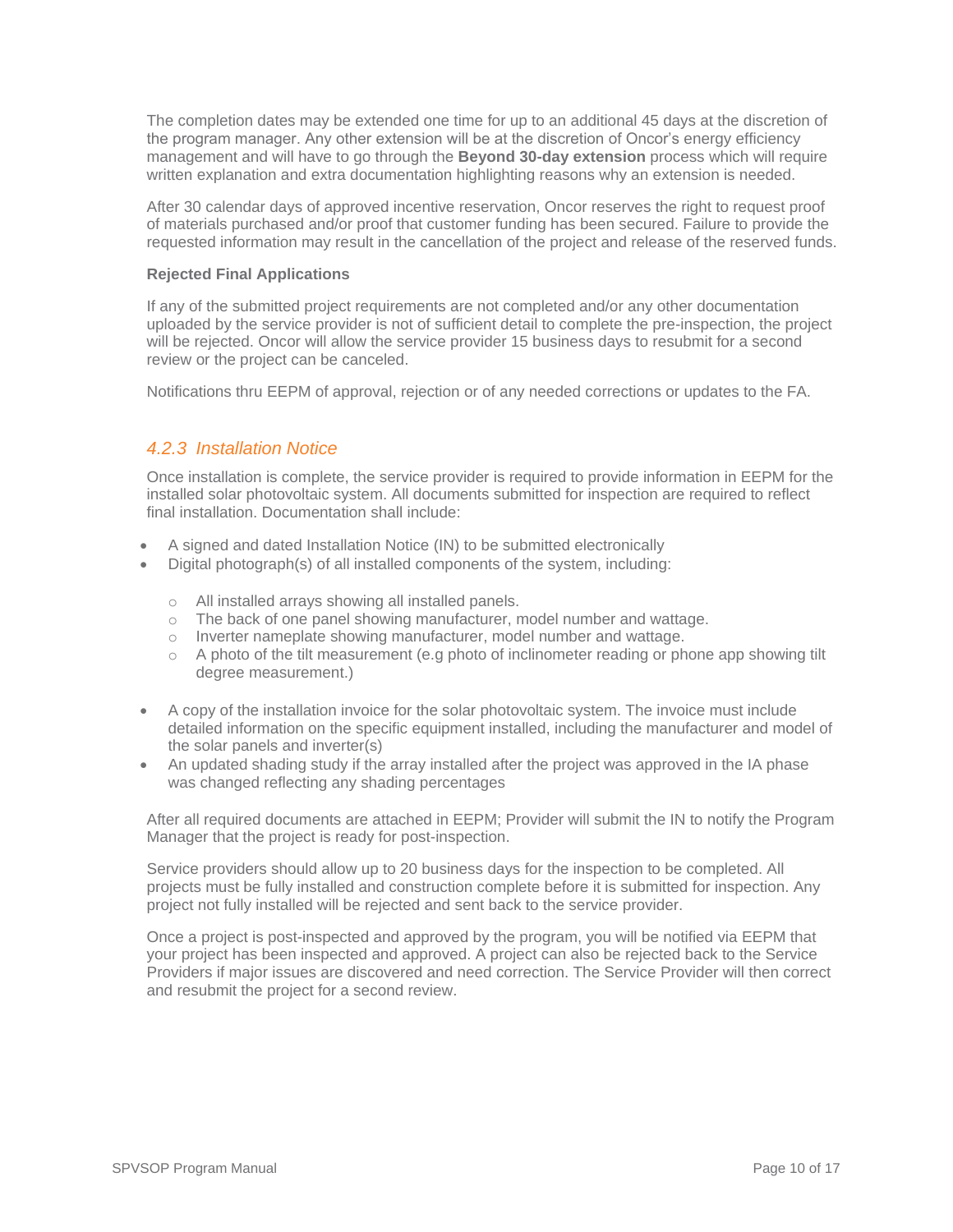#### **On-Site Inspections**

Oncor may conduct an on-site post-inspection of any project. Oncor will schedule a time and date for any inspection with the host customer and may require the service provider to be present. The service provider must provide the inspector with access to the solar panel installation site inspection as needed. The Service Provider shall be available to meet the inspector on site for all commercial inspection as requested by the Inspection team.

#### **Desk Review Inspections**

Due to the pandemic, all on-site inspections have been suspended. All inspections will be conducted through desk review with the exception of a select few. The inspection manager has the discretion to decide what project he would like to conduct an on-site inspection on. Introduction of desk review inspection means documentation provided by the service providers must meet a standard that is acceptable by the program manager and Inspection manager to properly conduct a desk review. For example, photos that do not clearly show the exact number of panels in an array, or a clear image of the model number at the back of a single panel will be rejected back to the service provider.

#### **Missing or Requested Additional Documentation**

If any of the service provider actions listed above are not completed, or the photographs or other documentation uploaded into EEPM are not of sufficient detail for the program to complete the postinspection, the project will be rejected. Oncor will allow the service provider an opportunity to remedy and resubmit the information required for the post-inspection.

Oncor reserves the right to require additional information for the project to complete the postinspection. Oncor also reserves the right to disqualify the project or allow the service provider to take corrective action if issues with the project measure installation are found. Repeated errors or the submittal of false information or evidence the project was completed before it was approved for construction could result in the service provider being prohibited from submitting new projects or from future participation in Oncor's energy efficiency programs.

## <span id="page-10-0"></span>*4.2.4 Savings Report*

After passing post-inspection review, Provider will generate and submit an SR under the "Print Documents" tab in EEPM for electronic submittal. The SR is the primary reporting instrument used throughout the production period, serving as an invoice to the program for project incentives. SRs include project information, energy savings, incentive payment, other supporting data and the service provider name and signature. SRs are generated from the installation data inputs after the post-inspection is complete. No additional data inputs are required to generate these reports.

Oncor will not make any incentive payments for any savings not included in a SR. Work submitted for an incentive payment must be completed only during the program production period.

Oncor may adjust the SR based on findings from inspections. The total incentive paid will not exceed the amount approved in the RFA. This final incentive amount can decrease depending on the final installation and inspection results. The SR will never exceed the reserved amount.

In the event the service provider disagrees with the payment adjustment, the service provider may request all information be reviewed again after additional information is provided by the service provider. Final payment adjustments will be at the sole discretion of Oncor.

The SR must be signed and submitted electronically which will be attached under the "Project Attachments" tab in EEPM.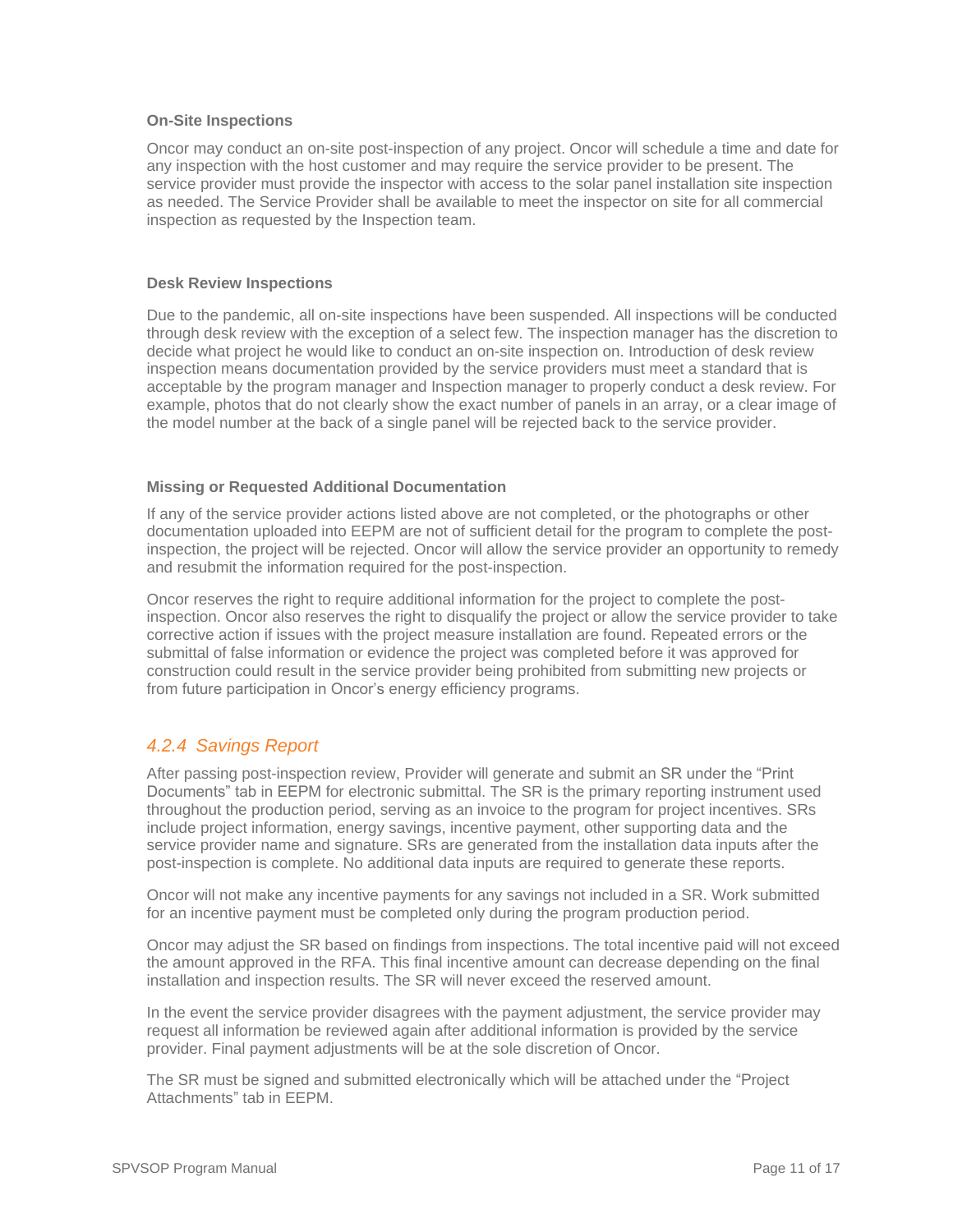After submission of the SR, the program will request any additional information needed, or approve the SR and process the incentive performance payment.

# <span id="page-11-0"></span>5 INCENTIVE APPROVAL

Once the IA, FA, IN, SR and accompanying documentation is submitted in EEPM to Oncor, they will be reviewed for feasibility of the proposed measures and the accuracy of the savings estimates. If, in Oncor's sole discretion, the service provider has not provided sufficient information to make a reasonable determination of eligibility for incentives, Oncor may reject payment for the deficiencies in question.

## <span id="page-11-1"></span>5.1 Project Evaluation Criteria

Oncor may reject a project application for any reason in its sole discretion. Examples of reasons Oncor may reject an application include:

- Required submittals are not received by deadlines stated in this manual.
- The applicant fails to meet program eligibility requirements as determined by Oncor, in its sole discretion.
- The applicant is found to have made material misrepresentations in the application.
- The applicant fails to comply with applicable federal, state, and local laws and regulations.
- Changes in laws or regulations occur that directly affect the program.
- Oncor, in its sole discretion, determines the applicant is incapable of fulfilling the terms and conditions of the program. An example could include multiple customer complaints.
- Measures were started or installed prior to IA approval.
- Measures installed do not meet eligibility criteria.
- The applicant did not provide correct and complete information such as:
	- o Service provider project contact.
	- o Service provider inspection contact.
	- $\circ$  Customer inspection contact. (Note the customer inspection contact should not be the same as the service provider inspection contact unless the service provider is a self-sponsor.)

Oncor may request clarification of, or additional information about, any item submitted as part of the project application. Applicants must respond to such requests within the time period specified by Oncor. If the clarification or additional information provided is not sufficiently responsive, Oncor may, at its sole discretion, request additional information or discontinue its evaluation of the submittal. Any applicant submitting an unsuccessful project application may reapply for project funding by submitting another project application. However, the applicant will lose its initial position in the order of submittal for budget reservation purposes, if applicable. Additionally, failure to meet the program deadline and extension will lead to project either being cancelled or funds taken away from that particular project until project has all documentation needed to proceed, regardless of reserved status. If by the time applicant is ready to proceed with project all program funds have been fully reserved, project will be cancelled and would have to be newly submitted on the program waitlist.

## <span id="page-11-2"></span>5.2 Inspections

Oncor performs post-installation site inspections for all projects. Service providers should allow ample time for completion of inspections, which may take up to 20 business days. Although Oncor performs inspections to verify baseline conditions or completed projects, Oncor provides no warranty or endorsement with respect to any project, including, without limitation, the work completed, the equipment or measures installed, or any energy savings relating to a project.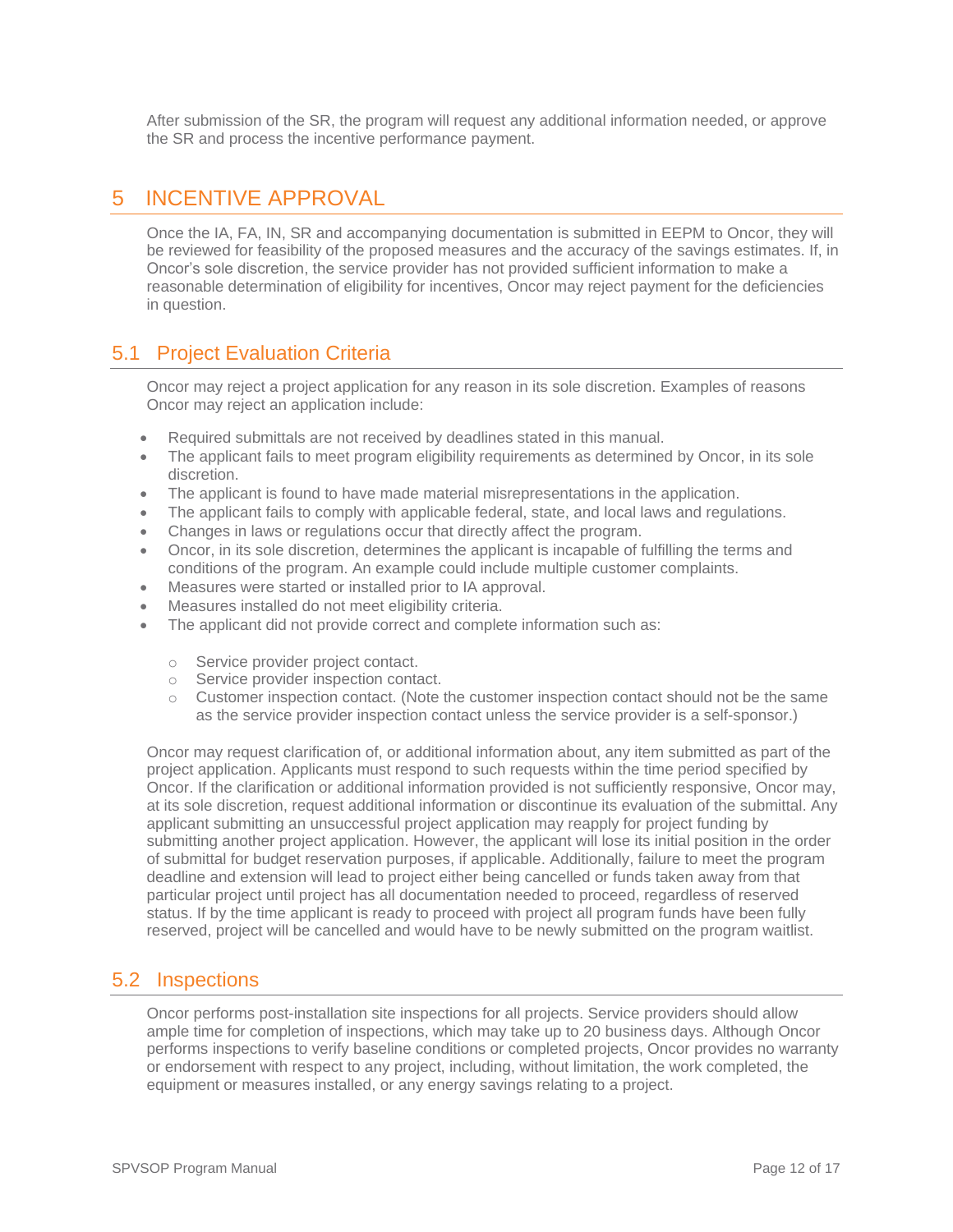Oncor reserves the right to reject any installed measure for any reason in its sole discretion, including the following:

- Poor workmanship.
- Service provider or host customer modification to the installed measure. .
- Measure or its installation poses a safety hazard.
- Measure or its installation poses an environmental hazard.
- Non-permissible access for verification for installed measures.
- Measure does not comply with local or state building codes or standards listed in the TRM.
- Measure does not comply with National Electric Code or National Electric Safety Code.
- Failure to comply with Oncor program requirements or any applicable laws or regulations.

#### **Personnel Required On-Site**

The service provider may be required to be on-site during pre- and post-installation inspections. The presence of at least one commercial service provider representative will be required for all on site commercial inspections that are familiar with the project and the facility to ensure all parties can identify any discrepancies simultaneously.

The service provider will provide all equipment required by the inspector to inspect the project site, including ladders and lifts, at the service provider's expense. If the inspection cannot be completed in a timely manner because the service provider is unfamiliar with the facility or project or fails to attend the inspection, the project will fail the inspection.

#### **Failed Post-Inspections**

If a project site fails an inspection, Oncor may, in its sole discretion, either (i) cancel the project releasing all of the reserved incentive funds, or (ii) Oncor may require documentation correcting the results found by the inspection to solve the issue(s) and resubmitted by the Provider for an additional inspection or (iii) the Program Manager can adjust the data per the inspection results. Depending on the severity of the results, Oncor may lock out the service provider from submitting new projects or terminate the service provider from participating in the program. Corrective action will require reinspection by Oncor.

# <span id="page-12-0"></span>6 INCENTIVE PAYMENT

Incentives will be paid after the project is complete, Oncor has determined all requirements for the project and participation in the program have been met, and the SR is approved. The SR will serve as the service provider's invoice for incentive payments, and incentives will be paid to the service provider in one installment.

Actual incentive payment is contingent upon the project's verified savings and will not exceed the amount in the RFA. Changes in the scope of a project will not be eligible for incentives after execution of the RFA; however, Oncor may, in its sole discretion, reduce or eliminate any incentive payments specified in an RFA based on its determination that any requirements for the project or participation in the program have not been met.

## <span id="page-12-1"></span>6.1 Adjustments to Incentives

Oncor may adjust incentive payments based on findings from on-site inspections and review of project data.

In the event the service provider disagrees with the payment adjustment, the service provider may request all information be reviewed again after additional clarifying information is provided. However, final payment adjustments will be at the sole discretion of Oncor.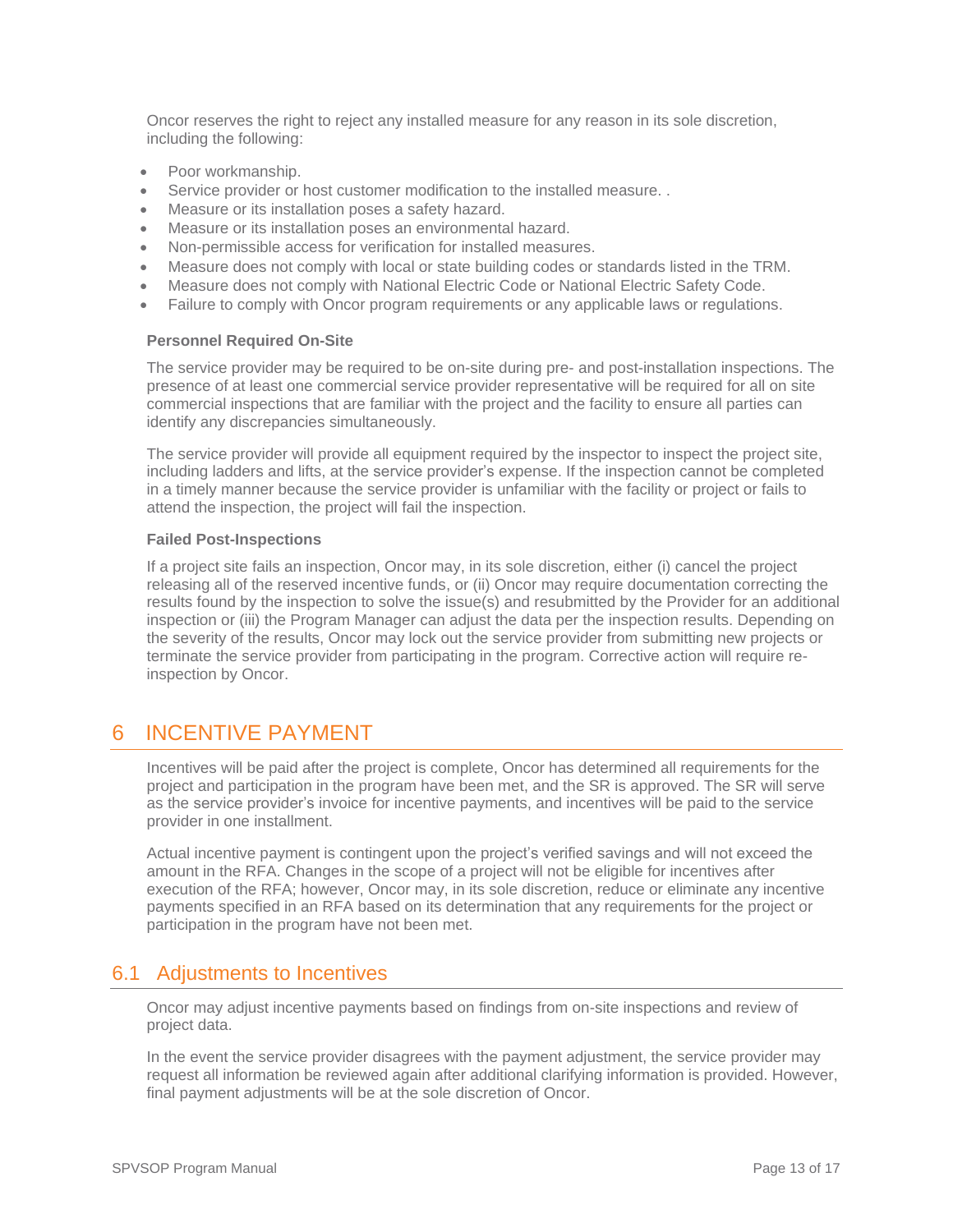# <span id="page-13-0"></span>7 IMPORTANT PROGRAM DATES AND DEADLINES

#### **Program/Project Application Submissions**

Applicants may begin completing program applications at 8:00 a.m. CT on January 21, 2021. Applications for the 2021 program will be accepted until April 16, 2021 at 5 p.m. CT. Any application that is pending or in rejection at that time can be completed, but new applications will not be accepted after this date. New projects that have not started construction can be submitted on January 27<sup>th</sup>, 2021 at 10:00 a.m. Projects must be completed and submitted for inspection by November 30, 2021 by 5:00 p.m., to receive the incentives. Any project past this date must be approved in advanced by the Program Manager and documentation on the cause of the delay will be required. End of year project extensions are not guaranteed and are dependent on timelines, workloads and cause of delay.

## <span id="page-13-1"></span>8 WAITLISTED PROJECTS

A waiting list will begin when all program funding is fully reserved. As additional funding becomes available, the funds will be offered to projects on the waiting list in the order they are submitted, provided the service provider has not reached the program budget cap in either option. Projects on the waiting list will count toward the cap on the number of permitted open projects.

Should a project be waitlisted due to funding not being available or if the service provider has reached the cap of permitted open projects, the project cannot proceed until the service provider is notified funding has become available, all required paperwork has been completed, the service provider is within their permitted project cap, and the service provider has received notice the project has been approved. If project measures have been installed prior to receiving IA approval, the project will be canceled. Service Providers that are locked out of the program for whatever reason are not eligible to have projects moved off of the waitlist until they are approved for continued participation in the program. Once the SP is eligible again for participation in the program, their waitlisted project will be approved as funds are available.

In the event a project is next on the waitlist but is not ready to proceed or fails to communicate with the program manager on the current status of the project and the expected timeline, the program manager has the right to move on to the next project on the waitlist.

Projects on the waitlist at the end of the program year will be cancelled. They can be resubmitted under the next year's program requirements if they have not started or completed installation.

# <span id="page-13-2"></span>9 HOW TO PARTICIPATE

## <span id="page-13-3"></span>9.1 Registering as a Service Provider

To participate in the SPVSOP as a service provider, each contractor must:

- Register in EEPM.
- Enter into the umbrella contract.
- Apply and be accepted to participate in SPVSOP.
- Execute the SPVSOP addendum with Oncor to participate in the program.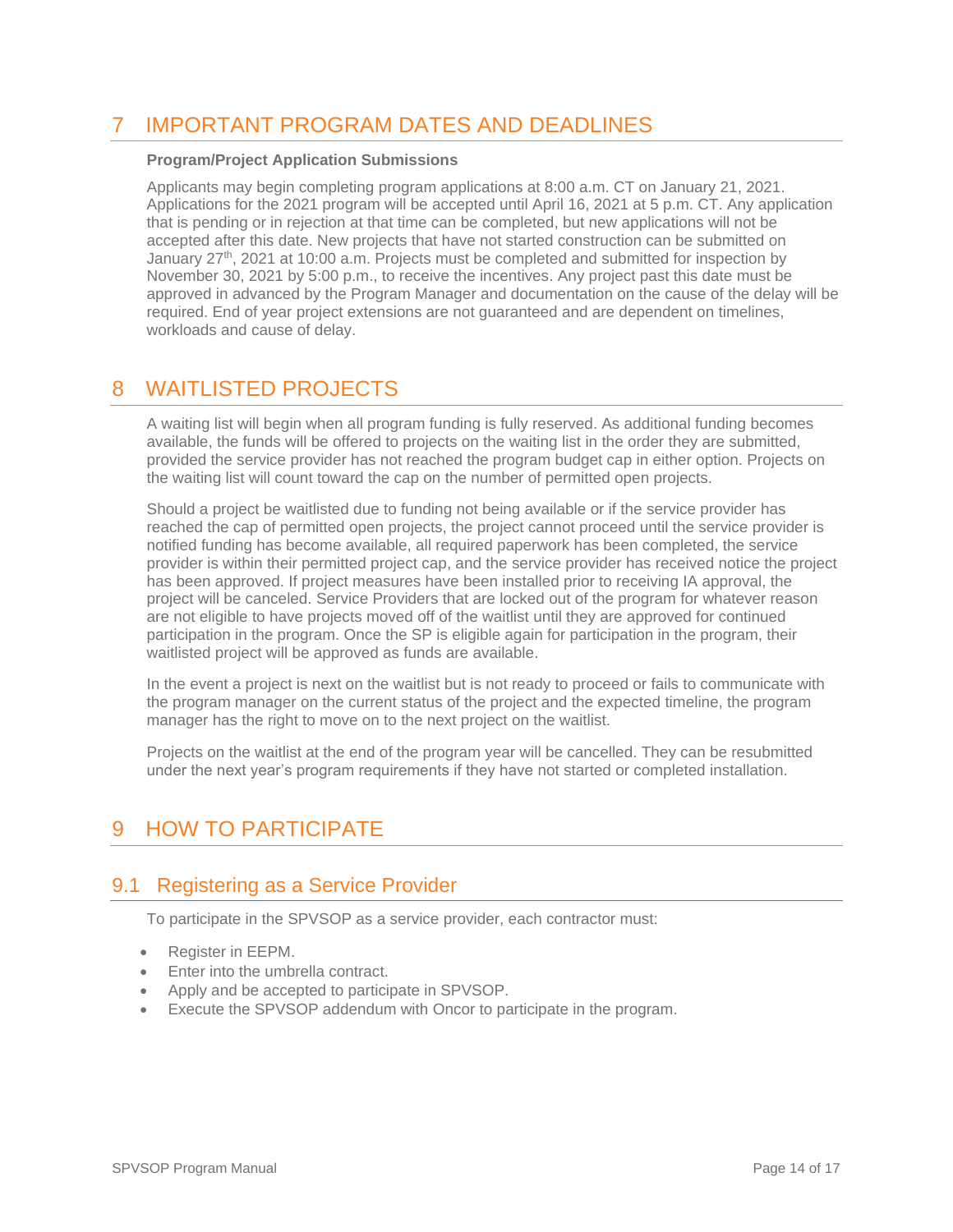#### **Join EEPM and Sign Umbrella Contract**

First-time service providers must first create an account within EEPM to be eligible to participate in the SPVSOP at [eepm@oncor.com](mailto:eepm@oncor.com) . Service providers must complete the profile level information in EEPM and sign the umbrella contract required to register in EEPM. These activities enable service providers to access the program application but do not guarantee acceptance into the program.

EEPM can be accessed at [eepm.oncor.com](https://www.oncoreepm.com/) Click on the "Sign Up or Learn More" graphic at the bottom of the page to read our agreement (also known as the umbrella contract). Then provide your company name and federal tax ID number, and click "Next" to complete and submit your application. Oncor will review your application and, upon approval, provide you with a username and initial password. Once you receive your login and password, log in to EEPM and complete your service provider profile.

#### **Request Association with the Solar Photovoltaic Standard Offer Program**

Once registered within EEPM, the service provider will then need to contact the EEPM help desk at **866.258.1874** to associate with the SPVSOP. Once association has been completed, the service provider will log into EEPM. You can also email them with any questions or issues at [eepmsupport@oncor.com](mailto:eepmsupport@oncor.com) .

#### **Complete the Solar Photovoltaic Standard Offer Program Addendum**

When the program is open for applications, the service provider will complete the program addendum in EEPM and upload the executed document under the "Attachments" tab. Oncor will not entertain proposed modifications to this document unless unique circumstances merit and require revision, at the sole discretion of Oncor.

Service providers that participated in previous years will not be required to execute an umbrella contract or program addendum unless otherwise noted. They will have to review their existing Profile, update information as needed and submit for 2021 participation. New Service Providers will be required to submit a completed application for review

The program addendum does not in any way guarantee the service provider funding during the program year. The program addendum does not in any way obligate Oncor to the program.

#### **Submit a Service Provider Program Application**

Once approved, Oncor will execute the program addendum and the service provider may submit projects for approval once the program opens for new projects.

Service providers who have been terminated from any Oncor program are not eligible to participate in this program as a Service Provider or sub-contractor unless written approval is obtained from energy efficiency management. This includes subcontractors and other affiliates of the terminated service provider.

#### **Proof of Insurance**

Service providers must provide a copy of their required insurance Association for Cooperative Operations Research and Development (ACORD) certificate to demonstrate they meet the required minimum insurance levels to participate in the program. All insurance ACORD certificates should be emailed to **eepminsurance@oncor.com** by the Provider's insurance agent. Any policy submitted to Oncor by anyone other than the agent, will be rejected. It is the responsibility of each Service Provider to update any policy that expires during the program year. Service Provider will be locked out of EEPM and unable to submit projects if the required insurance expires. Service Providers that are locked out of the program for insurance expiration will not be listed as active Service Providers on Oncor's Take A Load off Texas website.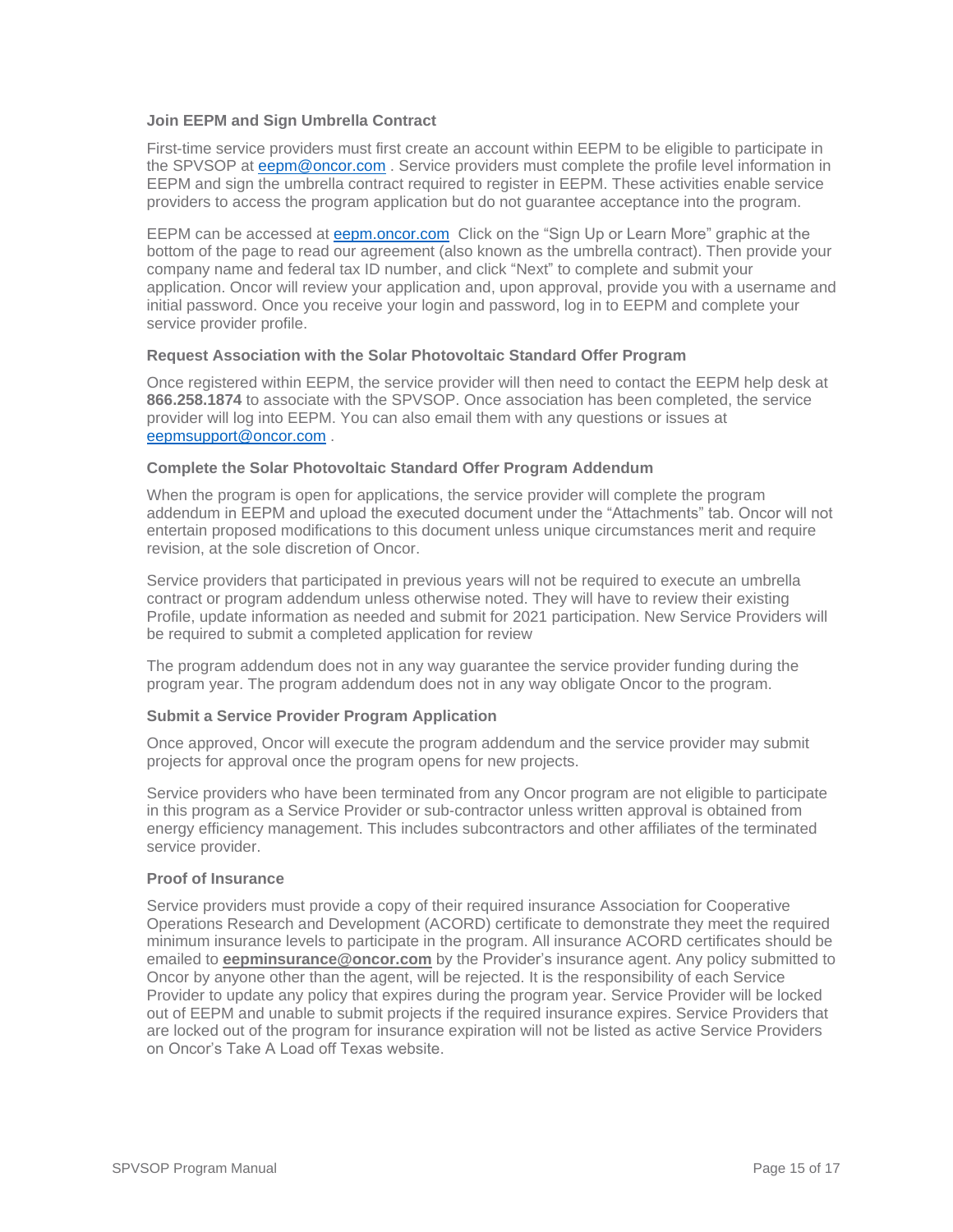## <span id="page-15-0"></span>9.2 Service Provider Application Criteria

Oncor requires applicants to demonstrate their technical and managerial qualifications to help ensure projects will be successful in delivering the estimated demand and energy savings, and the applicant is committed to fulfilling program objectives and is competent to complete the proposed project.

Any service provider meeting the program an application requirement that proposes to install eligible commercial energy efficiency measures at the site of an Oncor commercial customer is eligible to participate in the program as a service provider. Eligible service providers may include:

- Retail electric providers.
- National or local companies that provide energy-related services or products.
- Self-sponsors who have the technical capabilities to install commercial solar photovoltaic systems and have a demand equal to or exceeding 50 kW during at least one of the past 12 months.
- In addition, all service providers within this program must comply with the following additional rules:
	- o Service providers must have a licensed Texas electrical contractor or master electrician on staff and other qualifications as outlined in this document.
	- o Update and maintain all company profile, employee and subcontractor information in EEPM, including copies of current license(s).
	- $\circ$  Service providers must be the lead contractor and directly involved in the installation of solar photovoltaic systems submitted in the program.
	- o Affiliates must be listed for each Service Provider is applicable per Texas PUC rule 25.181(c) (1). Affiliates share all caps and limits as one Service Provider. An affiliate is any companies that share resources including office, equipment, marketing and other business process. Also if any one person owns more than 5% of any other company doing business in the program.

#### **Use of Sub-Contractors**

Service Providers are allowed to use Sub-contractors to perform work on approved projects. Service Providers approved to participate in the program options can also serve as sub-contractors for **no more than one other participating Service Providers**. All sub-contractors must be listed on the Profile for each Service Providers. Companies that are found to not list the sub-contractors working for them or working for more than one other Service Provider can result in lock out for both Service Providers.

## <span id="page-15-1"></span>9.3 Required Project Inspections for New Service Providers

All new service providers to the solar photovoltaic program approved to participate may be required to successfully complete one project before additional projects are submitted. Once the initial project passes inspection, the service provider will be allowed to submit new projects up to the project open cap. If the new service provider fails the inspection, Oncor may require documentation describing the steps the service provider will implement to solve the issues. Depending on the severity of the results, Oncor may lock out the service provider from submitting new projects or terminate the service provider from participating in the program.

## <span id="page-15-2"></span>9.4 Termination of Program Addendums

Oncor may terminate any or all program addendums, in whole or in part, at any time in its sole discretion, by providing written notice of termination to the service provider. The notice of termination will specify the effective date of any termination and the program addendum is terminated in its entirety.